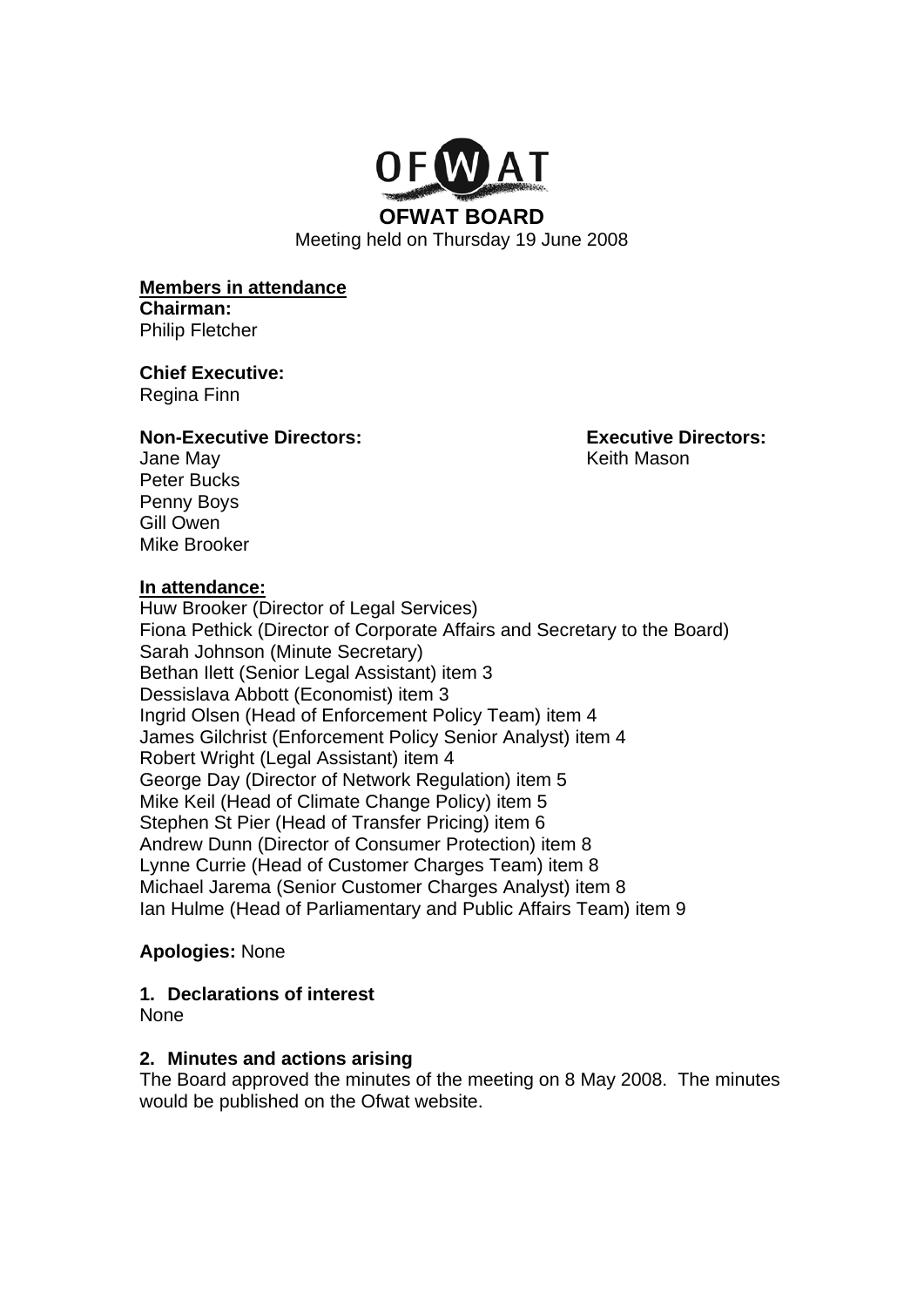# **3. Water supply licence revocation - Aquavitae (UK) Ltd**

On 13 June 2008 Ofwat was advised by administrators that Aquavitae (UK) Ltd, a water supply licensee, had gone into administration. As far as Ofwat was aware, Aquavitae was not supplying water directly to any customer in England and Wales and all of the company's activities were outside the regulated water supply licensing regime. The Board approved in principle the revocation of Aquavitae's licence and delegated this to the Executive.

# **4. Final proposal to fine Severn Trent Water**

The Board discussed final penalties to be imposed on Severn Trent Water for its contravention of licence conditions J and/or M and for failing to meet the standards prescribed by the Guaranteed Standards Scheme. It had regard to the representations made by Severn Trent Water and the Consumer Council for Water as well as all other relevant papers. The Board agreed that fines were appropriate for both contraventions and agreed the proposed levels of the penalties. The Board also delegated authority to Regina Finn and Keith Mason to finalise and publish the notices.

# **5. Climate change policy statement summary and key messages**

As part of Ofwat's strategy to safeguard the future through taking a long-term view of sustainability, Ofwat will publish a statement on its climate change policy in July 2008. The Board approved and provided comments on the main messages and conclusions for the paper and agreed to delegate final sign off of the report to Philip Fletcher, Regina Finn and George Day.

# **6. Interim determinations**

In 2007 the Board agreed to delegate to the Executive decisions on interim determination applications within established policy parameters. The Board agreed to continue to delegate this decision. As with the existing delegation, new policy issues will be brought back to the Board. The Board also noted that this delegated authority does not extend to substantial effect interim determinations, where decision making will remain with the Board.

# **7. Price Review 2009 related decisions for Ofwat Board**

The Board agreed a programme of meetings and discussion sessions as part of the decision-making process leading to the draft and final determinations of price limits in 2009.

### **8. Ofwat's future strategy for customer charges for water and sewerage services**

The Board considered the responses to Ofwat's consultation paper "Ofwat's future strategy for customer charges for water and sewerage services: a consultation" and considered the proposed next steps. The Board agreed;

- that the Executive will publish guidance on future tariff trials to assist companies in submitting such trials in time for the next approval of charges;
- the key messages that will be included in Ofwat's response to the consultation, subject to these being tabled to the Board's July meeting for final agreement; and